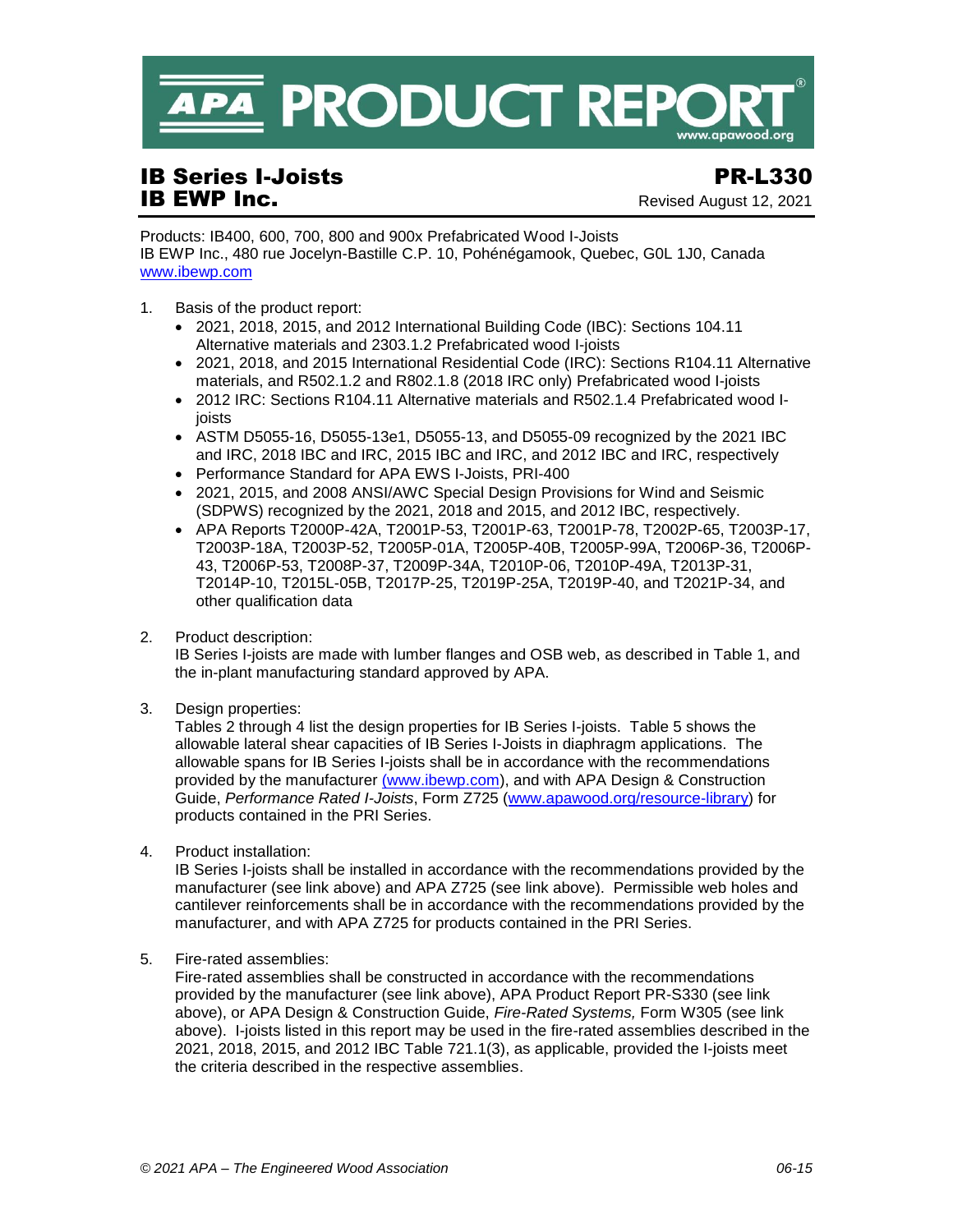- 6. Limitations:
	- a) IB Series I-joists shall be designed in accordance with the code using the design properties specified in this report.
	- b) IB Series I-joists are limited to dry service conditions where the average equilibrium moisture content of solid-sawn lumber is less than 16%.
	- c) All IB Series I-joists are produced at IB EWP Inc. facility in Pohénégamook, Quebec, under a quality assurance program audited by APA.
	- d) This report is subject to re-examination in one year.
- 7. Identification:

The IB Series prefabricated wood I-joists described in this report are identified by a label bearing the manufacturer's name (IB EWP Inc.) and/or trademark, the APA assigned plant number (1135), the I-joist depth and series, the APA logo, the report number PR-L330, and a means of identifying the date of manufacture.

|                        | Joist           |                           | <b>Flanges</b> | Web            |                             |            |                    |
|------------------------|-----------------|---------------------------|----------------|----------------|-----------------------------|------------|--------------------|
| Joist<br><b>Series</b> | Depths<br>(in.) | Material                  | $G^{(b)}$      | Depth<br>(in.) | Dimension<br>Width<br>(in.) | Material   | Thickness<br>(in.) |
| <b>IB400</b>           | $7 - 7/8 - 16$  | Proprietary<br><b>SPF</b> | 0.42           | $1 - 1/2$      | $2 - 1/2$                   | <b>OSB</b> | 3/8                |
| <b>IB600</b>           | $7 - 7/8 - 20$  | <b>MSR</b>                | 0.46           | $1 - 1/2$      | $2 - 1/2$                   | <b>OSB</b> | 3/8                |
| <b>IB700</b>           | $9-1/2-16$      | <b>MSR</b>                | 0.42           | $1 - 1/2$      | $3 - 1/2$                   | <b>OSB</b> | 3/8                |
| <b>IB800</b>           | $7 - 7/8 - 20$  | <b>MSR</b>                | 0.46           | $1 - 1/2$      | $3 - 1/2$                   | <b>OSB</b> | 3/8                |
| <b>IB900x</b>          | $7 - 7/8 - 24$  | <b>MSR</b>                | 0.50           | $1 - 1/2$      | $3 - 1/2$                   | <b>OSB</b> | 7/16               |

Table 1. Description of IB Series of I-Joists (a)

 $<sup>(a)</sup>$  Referenced dimensions are nominal. Tolerances are as specified in the in-plant quality manual.</sup>

(b) Specific gravity of flanges for use in diaphragm design (see Table 5) based on oven-dry weight and oven-dry volume.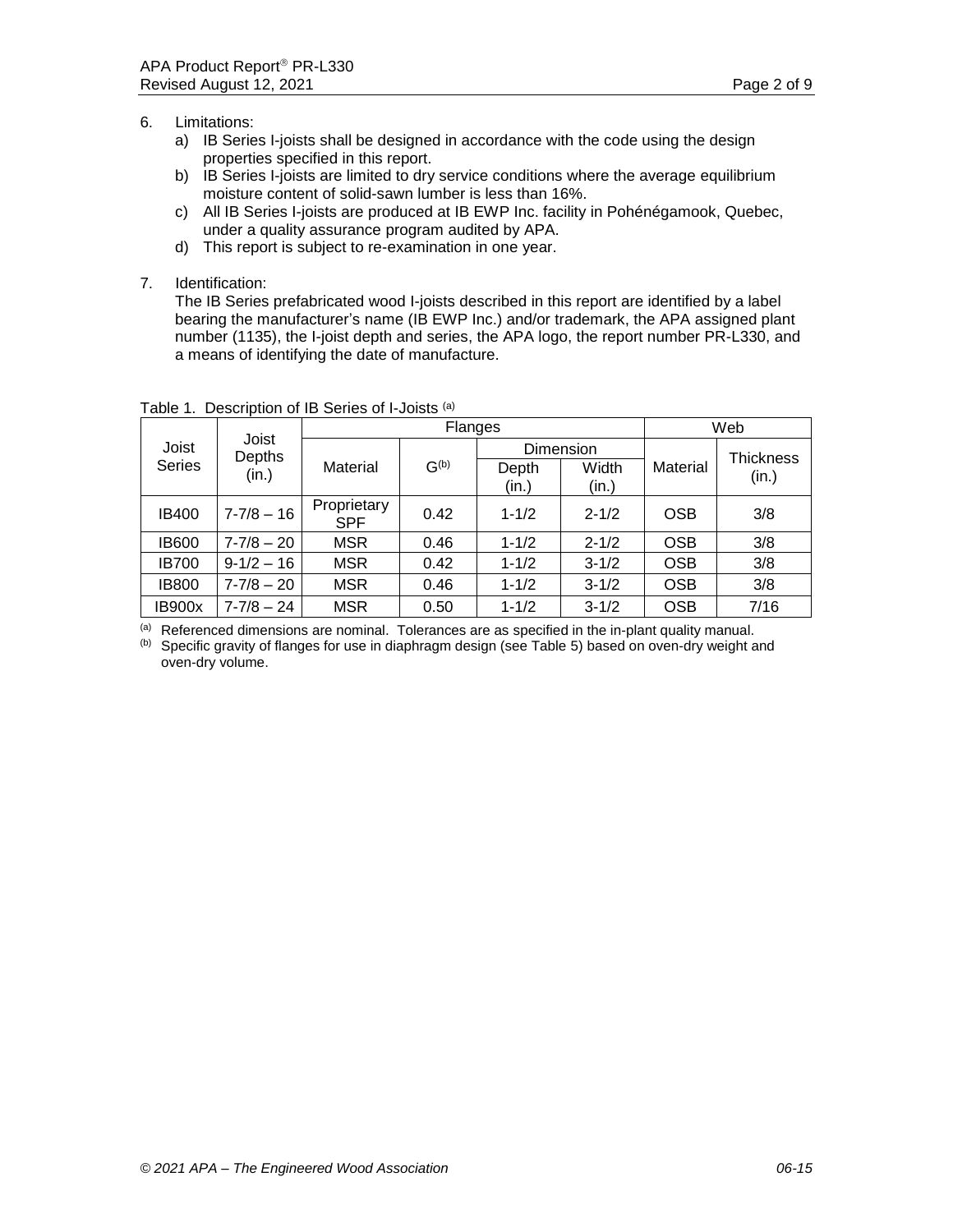|  |  |  | Table 2. Design Properties (Allowable Stress Design) for IB Series I-Joists <sup>(a)</sup> |  |
|--|--|--|--------------------------------------------------------------------------------------------|--|
|  |  |  |                                                                                            |  |

| Joist         | Joist                  | Also                   | EI <sub>(b)</sub> | M <sup>(c)</sup> | V <sub>(d)</sub> | VLC <sup>(e)</sup> | $k^{(f)}$             |
|---------------|------------------------|------------------------|-------------------|------------------|------------------|--------------------|-----------------------|
| Series        | Depth                  | Qualified              | $(106$ lbf-       | $(lbf-ft)$       | (lbf)            | $($ plf $)$        | (10 <sup>6</sup> lbf) |
|               | (in.)                  | for                    | in. <sup>2</sup>  |                  |                  |                    |                       |
|               | $7 - 7/8$              | $\overline{NA}$        | 123               | 2,235            | 1,155            | 2,000              | 4.10                  |
|               | $8 - 5/8$              | <b>NA</b>              | 153               | 2,495            | 1,155            | 2,000              | 4.49                  |
|               | $9 - 1/4$              | <b>NA</b>              | 185               | 2,715            | 1,155            | 2,000              | 4.81                  |
|               | $9 - 1/2$              | <b>PRI-40</b>          | 198               | 2,800            | 1,185            | 2,000              | 4.94                  |
| <b>IB400</b>  | $11 - 1/4$             | <b>NA</b>              | 296               | 3,410            | 1,405            | 2,000              | 5.85                  |
|               | $11 - 7/8$             | <b>PRI-40</b>          | 336               | 3,630            | 1,480            | 2,000              | 6.18                  |
|               | 14                     | <b>PRI-40</b>          | 494               | 4,370            | 1,750            | 2,000              | 7.28                  |
|               | 16                     | <b>PRI-40</b>          | 673               | 5,065            | 2,000            | 2,000              | 8.32                  |
|               | $7 - 7/8$              | <b>NA</b>              | 145               | 3,080            | 1,155            | 2,000              | 4.10                  |
|               | $8 - 5/8$              | <b>NA</b>              | 181               | 3,440            | 1,155            | 2,000              | 4.49                  |
|               | $9 - 1/4$              | <b>NA</b>              | 220               | 3,740            | 1,350            | 2,000              | 4.81                  |
|               | $9 - 1/2$              | <b>PRI-60</b>          | 235               | 3,860            | 1,370            | 2,000              | 4.94                  |
|               | $11 - 1/4$             | <b>NA</b>              | 356               | 4,700            | 1,515            | 2,000              | 5.85                  |
| <b>IB600</b>  | $11 - 7/8$             | <b>PRI-60</b>          | 399               | 5,000            | 1,570            | 2,000              | 6.18                  |
|               | 14                     | <b>PRI-60</b>          | 585               | 6,020            | 1,750            | 2,000              | 7.28                  |
|               | 16                     | <b>PRI-60</b>          | 799               | 6,980            | 2,000            | 2,000              | 8.32                  |
|               | 18                     | <b>NA</b>              | 1,046             | 7,895            | 2,250            | 1,750              | 9.36                  |
|               | 20                     | <b>NA</b>              | 1,304             | 8,735            | 2,500            | 1,500              | 10.40                 |
|               | $9 - 1/2$              | $\overline{NA}$        | 270               | 3,965            | 1,400            | 2,000              | 4.94                  |
|               | $11 - 7/8$             | <b>NA</b>              | 457               | 5,140            | 1,620            | 2,000              | 6.18                  |
| <b>IB700</b>  | 14                     | <b>NA</b>              | 668               | 6,190            | 1,815            | 2,000              | 7.28                  |
|               | 16                     | <b>NA</b>              | 906               | 7,175            | 2,000            | 2.000              | 8.32                  |
|               | $7 - 7/8$              | $\overline{NA}$        | 204               | 4,360            | 1,155            | 2,000              | 4.10                  |
|               | $8 - 5/8$              | <b>NA</b>              | 254               | 4,870            | 1,155            | 2,000              | 4.49                  |
|               | $9 - 1/4$              | <b>NA</b>              | 307               | 5,295            | 1,390            | 2,000              | 4.81                  |
|               | $9 - 1/2$              | <b>NA</b>              | 326               | 5,465            | 1,405            | 2,000              | 4.94                  |
| <b>IB800</b>  | $11 - 1/4$             | <b>NA</b>              | 493               | 6,655            | 1,540            | 2,000              | 5.85                  |
|               | $11 - 7/8$             | <b>PRI-80</b>          | 552               | 7,080            | 1,590            | 2,000              | 6.18                  |
|               | 14                     | <b>PRI-80</b>          | 807               | 8,530            | 1,835            | 2,000              | 7.28                  |
|               | 16                     | <b>PRI-80</b>          | 1,094             | 9,890            | 2,070            | 2,000              | 8.32                  |
|               | 18                     | <b>NA</b>              | 1,445             | 11,135           | 2,300            | 1,810              | 9.36                  |
|               | 20                     | <b>NA</b>              | 1,799             | 12,380           | 2,600            | 1,625              | 10.40<br>5.04         |
|               | $7 - 7/8$<br>$8 - 5/8$ | <b>NA</b><br><b>NA</b> | 216<br>270        | 5,365<br>5,990   | 1,360<br>1,465   | 2.000<br>2,000     | 5.52                  |
|               | $9 - 1/2$              | <b>NA</b>              | 340               | 6,725            | 1,590            | 2,000              | 6.08                  |
|               | $11 - 7/8$             | <b>NA</b>              | 573               | 8,715            | 1,925            | 2,000              | 7.60                  |
|               | 14                     | <b>PRI-90</b>          | 836               | 10,490           | 2,125            | 2,000              | 8.96                  |
| <b>IB900x</b> | 16                     | <b>PRI-90</b>          | 1,131             | 12,165           | 2,330            | 2,000              | 10.24                 |
|               | 18                     | <b>NA</b>              | 1,473             | 13,755           | 2,510            | 1,810              | 11.52                 |
|               | 20                     | <b>NA</b>              | 1,864             | 15,225           | 2,695            | 1,625              | 12.80                 |
|               | 22                     | <b>NA</b>              | 2,304             | 16,680           | 2,875            | 1,250              | 14.08                 |
|               | 24                     | <b>NA</b>              | 2,794             | 18,115           | 3,060            | 1,250              | 15.36                 |

 $<sup>(a)</sup>$  The tabulated values are design values for normal duration of load. All values, except for EI and K, shall</sup> be permitted to be adjusted for other load durations as permitted by the code. Values for Limit States Design in Canada are available from the manufacturer.

(b) Bending stiffness (EI) of the I-joist.

(c) Moment capacity (M) of the I-joist.

 $(d)$  Shear capacity  $(V)$  of the I-joist.

(e) Uniform vertical (bearing) load capacity (VLC) of the I-joist.<br>(f) Coefficient of shear deflection (K) For calculating uniform

Coefficient of shear deflection (K). For calculating uniform load and center-point load deflections of the I-joist in a simple-span application, use Eqs. 1 and 2.

Uniform Load:

$$
\delta = \frac{5 \omega L^4}{384 EI} + \frac{\omega L^2}{K}
$$
 [1]

Center-Point Load: δ=

$$
=\frac{PL^3}{48EI} + \frac{2PL}{K}
$$
 [2]

where  $\delta$  = calculated deflection (in.),  $\omega$  = uniform load (lbf/in.),<br>  $P$  = concentrated load (lbf),  $\angle$  L = design span (in.),  $P =$  concentrated load (lbf),

- 
- $El =$  bending stiffness of the I-joist (lbf-in.<sup>2</sup>), and  $K =$  coefficient of shear deflection (lbf).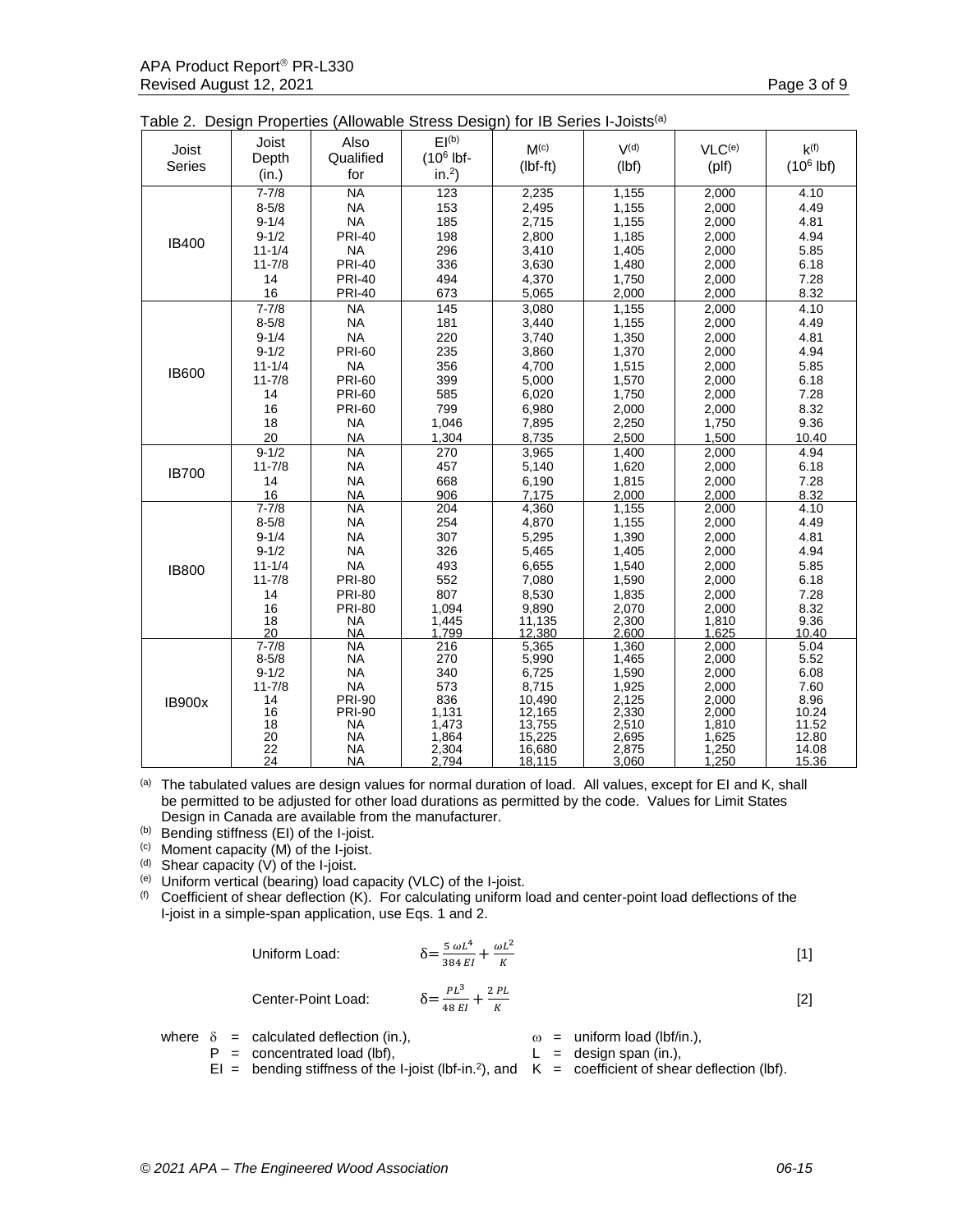|                     |                      |                    | $IR^{(b)}$ (lbf)  |       |        |                   |  |  |  |
|---------------------|----------------------|--------------------|-------------------|-------|--------|-------------------|--|--|--|
| <b>Joist Series</b> | Joist Depth<br>(in.) | Also Qualified for | 3-1/2-in. Bearing |       |        | 5-1/2-in. Bearing |  |  |  |
|                     |                      |                    | w/o BS            | W/BS  | w/o BS | W/BS              |  |  |  |
|                     | $7 - 7/8$            | <b>NA</b>          | 2,160             | 2,205 | 2,310  | 2,350             |  |  |  |
|                     | $8 - 5/8$            | <b>NA</b>          | 2,160             | 2,285 | 2,310  | 2,370             |  |  |  |
|                     | $9 - 1/4$            | <b>NA</b>          | 2,160             | 2,355 | 2,310  | 2,370             |  |  |  |
|                     | $9 - 1/2$            | <b>PRI-40</b>      | 2,160             | 2,370 | 2,370  | 2,370             |  |  |  |
| <b>IB400</b>        | $11 - 1/4$           | <b>NA</b>          | 2,500             | 2,795 | 2,810  | 2,810             |  |  |  |
|                     | $11 - 7/8$           | <b>PRI-40</b>      | 2,500             | 2,800 | 2,810  | 2,960             |  |  |  |
|                     | 14                   | <b>PRI-40</b>      | 2,500             | 2,825 | 3,100  | 3,455             |  |  |  |
|                     | 16                   | <b>PRI-40</b>      | 2,500             | 2,850 | 3,100  | 3,650             |  |  |  |
|                     | $7 - 7/8$            | <b>NA</b>          | 2,160             | 2,205 | 2,310  | 2,350             |  |  |  |
|                     | $8 - 5/8$            | <b>NA</b>          | 2,160             | 2,285 | 2,310  | 2,495             |  |  |  |
|                     | $9 - 1/4$            | <b>NA</b>          | 2,160             | 2,700 | 2,310  | 2,700             |  |  |  |
|                     | $9 - 1/2$            | <b>PRI-60</b>      | 2,160             | 2,740 | 2,370  | 2,740             |  |  |  |
| <b>IB600</b>        | $11 - 1/4$           | <b>NA</b>          | 2,500             | 3,030 | 2,810  | 3,030             |  |  |  |
|                     | $11 - 7/8$           | <b>PRI-60</b>      | 2,500             | 3,075 | 2,810  | 3,140             |  |  |  |
|                     | 14                   | <b>PRI-60</b>      | 2,500             | 3,215 | 3,100  | 3,455             |  |  |  |
|                     | 16                   | <b>PRI-60</b>      | 2,500             | 3,350 | 3,100  | 3,650             |  |  |  |
|                     | 18                   | <b>NA</b>          | 2,500             | 3,425 | 3,100  | 3,735             |  |  |  |
|                     | 20                   | <b>NA</b>          | 2,500             | 3,450 | 3,100  | 3,820             |  |  |  |
|                     | $9 - 1/2$            | N <sub>A</sub>     | 2,500             | 2,800 | 2,500  | 2,800             |  |  |  |
| <b>IB700</b>        | $11 - 7/8$           | <b>NA</b>          | 2,500             | 3,240 | 2,910  | 3,240             |  |  |  |
|                     | 14                   | <b>NA</b>          | 2,500             | 3,630 | 3,010  | 3,630             |  |  |  |
|                     | 16                   | <b>NA</b>          | 2,500             | 4,000 | 3,100  | 4,000             |  |  |  |
|                     | $7 - 7/8$            | <b>NA</b>          | 2,170             | 2,205 | 2,310  | 2,350             |  |  |  |
|                     | $8 - 5/8$            | <b>NA</b>          | 2,175             | 2,285 | 2,310  | 2,495             |  |  |  |
|                     | $9 - 1/4$            | <b>NA</b>          | 2,310             | 2,700 | 2,310  | 2,700             |  |  |  |
|                     | $9 - 1/2$            | <b>NA</b>          | 2,470             | 2,740 | 2,470  | 2,740             |  |  |  |
| <b>IB800</b>        | $11 - 1/4$           | <b>NA</b>          | 2,810             | 3,030 | 2,810  | 3,030             |  |  |  |
|                     | $11 - 7/8$           | <b>PRI-80</b>      | 2,815             | 3,180 | 3,140  | 3,180             |  |  |  |
|                     | 14                   | <b>PRI-80</b>      | 3,100             | 3,600 | 3,310  | 3,665             |  |  |  |
|                     | 16                   | <b>PRI-80</b>      | 3,100             | 4,000 | 3,340  | 4,100             |  |  |  |
|                     | 18                   | <b>NA</b>          | 3,100             | 4,225 | 3,100  | 4,225             |  |  |  |
|                     | 20                   | <b>NA</b>          | 3,100             | 4,350 | 3,100  | 4,350             |  |  |  |
|                     | $7 - 7/8$            | <b>NA</b>          | 2,835             | 3,100 | 2,855  | 3,150             |  |  |  |
|                     | $8 - 5/8$            | <b>NA</b>          | 2,935             | 3,150 | 2,950  | 3,190             |  |  |  |
|                     | $9 - 1/2$            | <b>NA</b>          | 3,045             | 3,205 | 3,060  | 3,235             |  |  |  |
|                     | $11 - 7/8$           | <b>NA</b>          | 3,355             | 3,355 | 3,355  | 3,355             |  |  |  |
| <b>IB900x</b>       | 14                   | <b>PRI-90</b>      | 3,355             | 3,530 | 3,355  | 3,660             |  |  |  |
|                     | 16                   | <b>PRI-90</b>      | 3,355             | 3,920 | 3,355  | 4,090             |  |  |  |
|                     | 18                   | <b>NA</b>          | 3,355             | 4,270 | 3,355  | 4,640             |  |  |  |
|                     | 20                   | <b>NA</b>          | 3,355             | 4,600 | 3,355  | 5,000             |  |  |  |
|                     | 22                   | <b>NA</b>          | 3,355             | 4,950 | 3,355  | 5,075             |  |  |  |
|                     | 24                   | <b>NA</b>          | 3,355             | 5,150 | 3,355  | 5,150             |  |  |  |

(a) The tabulated values are design values for normal duration of load. All values shall be permitted to be adjusted for other load durations provided that the adjusted reaction design value is not greater than the value specified below. Bearing stiffeners shall be installed in accordance with the recommendations provided by the manufacturer and APA Z725.

| Depth |               | Maximum adjusted reaction capacity <sup>(b,c)</sup> (lbf) |     |                      |                       |  |  |  |  |
|-------|---------------|-----------------------------------------------------------|-----|----------------------|-----------------------|--|--|--|--|
|       | I-Joist       | 3-1/2 in. Brg. Length                                     |     |                      | 5-1/2 in. Brg. Length |  |  |  |  |
|       | <b>Series</b> | With Brg. Stiffeners                                      |     | With Brg. Stiffeners |                       |  |  |  |  |
|       |               | No                                                        | Yes | No                   | Yes                   |  |  |  |  |
|       | <b>IB400</b>  | 3,495                                                     |     | 5,495                |                       |  |  |  |  |
|       | <b>IB600</b>  | 4,320                                                     |     |                      | 6,785                 |  |  |  |  |
| All   | <b>IB700</b>  | 5,515                                                     |     |                      | 8,365                 |  |  |  |  |
|       | <b>IB800</b>  | 6,155                                                     |     |                      | 9,675                 |  |  |  |  |
|       | <b>IB900x</b> | 7.210                                                     |     |                      | 11,330                |  |  |  |  |

 $(b)$  Interpolation between 3-1/2- and 5-1/2-inch bearing lengths is permitted.

 $<sup>(c)</sup>$  The maximum adjusted reaction capacity shall not be adjusted for load duration.</sup>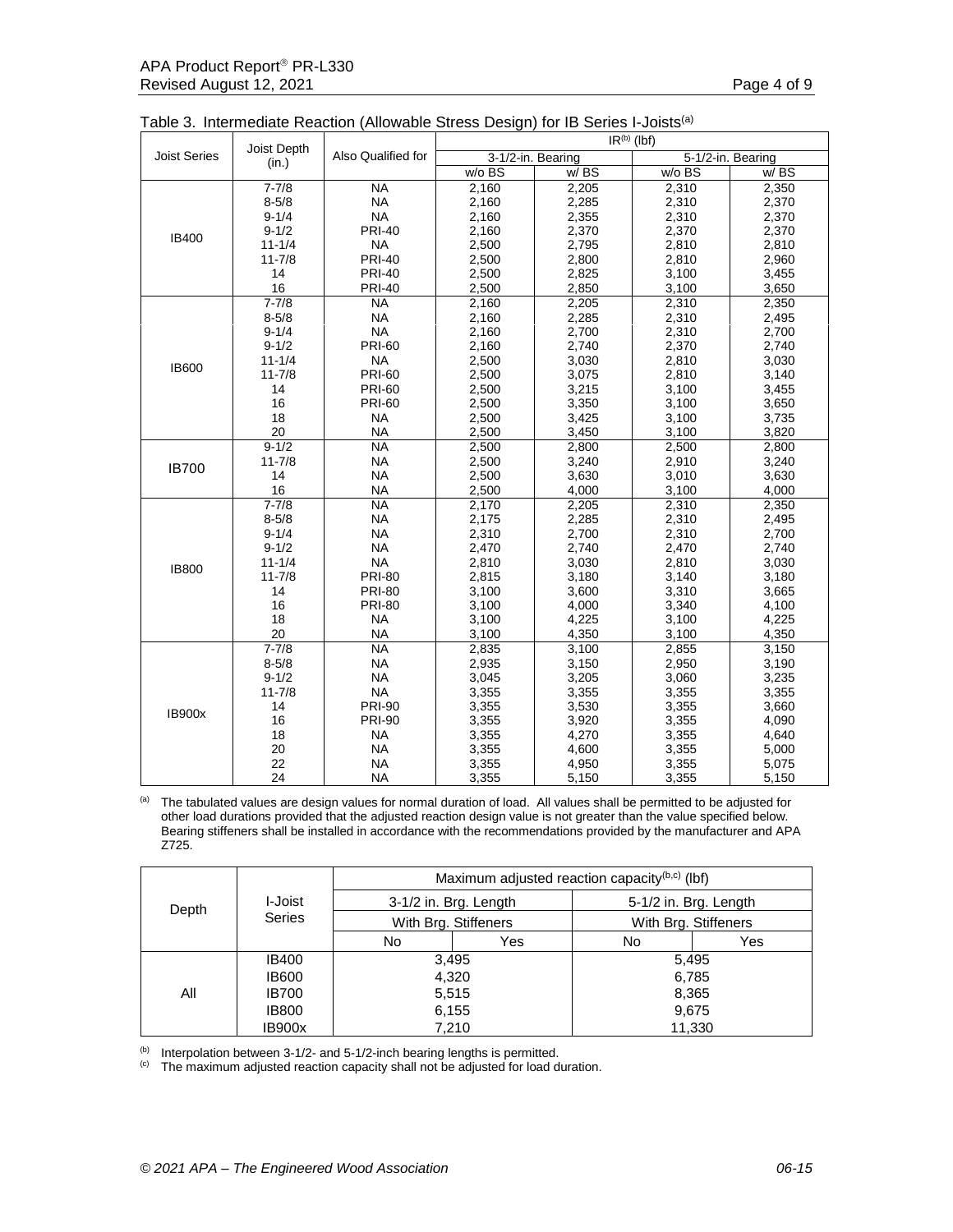| Joist         |                | Also          |           |                   |        |                   |        | $ER^{(b)}$ (lbf)  |        |                   |        |               |
|---------------|----------------|---------------|-----------|-------------------|--------|-------------------|--------|-------------------|--------|-------------------|--------|---------------|
| Series        | Joist<br>Depth | Qualified     |           | 1-1/2 in. Bearing |        | 1-3/4 in. Bearing |        | 2-3/4 in. Bearing |        | 3-1/2 in. Bearing |        | 4 in. Bearing |
|               |                | for           | w/o BS    | w/BS              | w/o BS | w/BS              | w/o BS | w/BS              | w/o BS | w/BS              | w/o BS | w/BS          |
|               | $7 - 7/8$      | <b>NA</b>     | 955       | 1,055             | 975    | 1,065             | 1,055  | 1,105             | 1,115  | 1,135             | 1,155  | 1,155         |
|               | $8 - 5/8$      | <b>NA</b>     | 1,065     | 1,110             | 1,075  | 1,115             | 1,110  | 1,130             | 1,135  | 1,145             | 1,155  | 1,155         |
|               | $9 - 1/4"$     | <b>NA</b>     | 1,110     | 1,155             | 1,115  | 1,155             | 1,155  | 1,155             | 1,155  | 1,155             | 1,155  | 1,155         |
|               | $9 - 1/2"$     | <b>PRI-40</b> | 1,120     | 1,185             | 1,130  | 1,185             | 1,185  | 1,185             | 1,185  | 1,185             | 1,185  | 1,185         |
| <b>IB400</b>  | $11 - 1/4"$    | <b>NA</b>     | 1,175     | 1,355             | 1,205  | 1,360             | 1,340  | 1,405             | 1,405  | 1,405             | 1,405  | 1,405         |
|               | $11 - 7/8"$    | <b>PRI-40</b> | 1,200     | 1,420             | 1,230  | 1,430             | 1,370  | 1,480             | 1,465  | 1,480             | 1,480  | 1,480         |
|               | 14"            | <b>PRI-40</b> | 1,260     | 1,630             | 1,295  | 1,645             | 1,455  | 1,750             | 1,550  | 1,750             | 1,550  | 1,750         |
|               | 16"            | <b>PRI-40</b> | 1,325     | 1,825             | 1,355  | 1,845             | 1,455  | 2,000             | 1,550  | 2,000             | 1,550  | 2,000         |
|               | $7 - 7/8$      | <b>NA</b>     | 955       | 1,055             | 975    | 1,065             | 1,055  | 1,105             | 1,115  | 1,135             | 1,155  | 1,155         |
|               | $8 - 5/8$      | <b>NA</b>     | 1,065     | 1,110             | 1,075  | 1,115             | 1,110  | 1,130             | 1,135  | 1,145             | 1,155  | 1,155         |
|               | $9 - 1/4"$     | <b>NA</b>     | 1,110     | 1,155             | 1,130  | 1,350             | 1,155  | 1,350             | 1,155  | 1,350             | 1,155  | 1,350         |
|               | $9 - 1/2"$     | <b>PRI-60</b> | 1,120     | 1,185             | 1,140  | 1,370             | 1,185  | 1,370             | 1,185  | 1,370             | 1,185  | 1,370         |
| <b>IB600</b>  | $11 - 1/4"$    | <b>NA</b>     | 1,175     | 1,355             | 1,215  | 1,515             | 1,340  | 1,515             | 1,405  | 1,515             | 1,405  | 1,515         |
|               | $11 - 7/8$     | <b>PRI-60</b> | 1,200     | 1,420             | 1,240  | 1,570             | 1,370  | 1,570             | 1,465  | 1,570             | 1,480  | 1,570         |
|               | 14"            | <b>PRI-60</b> | 1,260     | 1,630             | 1,335  | 1,750             | 1,460  | 1,750             | 1,550  | 1,750             | 1,550  | 1,750         |
|               | 16"            | <b>PRI-60</b> | 1,325     | 1,825             | 1,420  | 1,925             | 1,495  | 1,970             | 1,550  | 2,000             | 1,550  | 2,000         |
|               | 18"            | <b>NA</b>     | <b>NA</b> | <b>NA</b>         | 1,505  | 2,095             | 1,530  | 2,185             | 1,550  | 2,250             | 1,550  | 2,250         |
|               | 20"            | <b>NA</b>     | <b>NA</b> | <b>NA</b>         | 1,550  | 2,260             | 1,550  | 2,395             | 1,550  | 2,500             | 1,550  | 2,500         |
|               | $9 - 1/2$      | <b>NA</b>     | 1,150     | 1,365             | 1,175  | 1,370             | 1,275  | 1,385             | 1,350  | 1,395             | 1,400  | 1,400         |
| <b>IB700</b>  | $11 - 7/8$     | <b>NA</b>     | 1,235     | 1,565             | 1,265  | 1,575             | 1,375  | 1,595             | 1,460  | 1,610             | 1,520  | 1,620         |
|               | 14             | <b>NA</b>     | 1,315     | 1,745             | 1,345  | 1,755             | 1,460  | 1,785             | 1,560  | 1,805             | 1,625  | 1,815         |
|               | 16             | <b>NA</b>     | 1,385     | 1,915             | 1,420  | 1,925             | 1,555  | 1,960             | 1,655  | 1,985             | 1,725  | 2,000         |
|               | $7 - 7/8$      | <b>NA</b>     | 955       | 1,055             | 975    | 1,065             | 1,055  | 1,105             | 1,115  | 1,135             | 1,155  | 1,155         |
|               | $8 - 5/8$      | <b>NA</b>     | 1,065     | 1,110             | 1,075  | 1,115             | 1,110  | 1,130             | 1,135  | 1,145             | 1,155  | 1,155         |
|               | $9 - 1/4"$     | <b>NA</b>     | 1,110     | 1,155             | 1,130  | 1,380             | 1,155  | 1,380             | 1,155  | 1,380             | 1,155  | 1,390         |
|               | $9 - 1/2"$     | <b>NA</b>     | 1,120     | 1,185             | 1,140  | 1,405             | 1,185  | 1,405             | 1,185  | 1,405             | 1,185  | 1,405         |
| <b>IB800</b>  | $11 - 1/4"$    | <b>NA</b>     | 1,175     | 1,355             | 1,215  | 1,540             | 1,340  | 1,540             | 1,405  | 1,540             | 1,405  | 1,540         |
|               | $11 - 7/8"$    | <b>PRI-80</b> | 1,260     | 1,590             | 1,290  | 1,590             | 1,405  | 1,590             | 1,490  | 1,590             | 1,550  | 1,590         |
|               | 14"            | <b>PRI-80</b> | 1,335     | 1,795             | 1,365  | 1,800             | 1,470  | 1,815             | 1,550  | 1,830             | 1,600  | 1,835         |
|               | 16"            | <b>PRI-80</b> | 1,410     | 1,990             | 1,435  | 2,000             | 1,530  | 2,030             | 1,550  | 2,055             | 1,600  | 2,070         |
|               | 18"            | <b>NA</b>     | <b>NA</b> | <b>NA</b>         | 1,505  | 2,270             | 1,530  | 2,285             | 1,550  | 2,300             | 1,600  | 2,300         |
|               | 20"            | <b>NA</b>     | <b>NA</b> | <b>NA</b>         | 1,550  | 2,460             | 1,550  | 2,540             | 1,550  | 2,600             | 1,650  | 2,600         |
|               | $7 - 7/8$      | <b>NA</b>     | 1,255     | 1,275             | 1,265  | 1,285             | 1,310  | 1,320             | 1,340  | 1,345             | 1,360  | 1,360         |
|               | $8 - 5/8$      | <b>NA</b>     | 1,285     | 1,335             | 1,305  | 1,350             | 1,375  | 1,405             | 1,425  | 1,440             | 1,460  | 1,465         |
|               | $9 - 1/2$      | <b>NA</b>     | 1,320     | 1,405             | 1,345  | 1,425             | 1,450  | 1,500             | 1,525  | 1,555             | 1,575  | 1,590         |
|               | $11 - 7/8$     | <b>NA</b>     | 1,400     | 1,600             | 1,400  | 1,635             | 1,630  | 1,765             | 1,790  | 1,860             | 1,885  | 1,925         |
| <b>IB900x</b> | 14"            | <b>PRI-90</b> | 1,400     | 1,800             | 1,400  | 1,800             | 1,630  | 1,870             | 1,805  | 1,960             | 1,885  | 2,125         |
|               | 16"            | <b>PRI-90</b> | 1,420     | 1,990             | 1,420  | 2,000             | 1,640  | 2,190             | 1,805  | 2,330             | 1,885  | 2,330         |
|               | 18"            | <b>NA</b>     | <b>NA</b> | <b>NA</b>         | 1,505  | 2,270             | 1,600  | 2,405             | 1,675  | 2,510             | 1,885  | 2,510         |
|               | 20"            | <b>NA</b>     | <b>NA</b> | <b>NA</b>         | 1,550  | 2,470             | 1,600  | 2,590             | 1,675  | 2,680             | 1,885  | 2,695         |
|               | 22"            | <b>NA</b>     | <b>NA</b> | <b>NA</b>         | 1,470  | 2,595             | 1,585  | 2,725             | 1,675  | 2,820             | 1,885  | 2,875         |
|               | 24"            | <b>NA</b>     | <b>NA</b> | <b>NA</b>         | 1,470  | 2,880             | 1,585  | 2,925             | 1,675  | 2,960             | 1,885  | 3,060         |

Table 4. End Reaction Design Properties (Allowable Stress Design) for IB Series I-Joists(a)

(a) The tabulated values are design values for normal duration of load. All values shall be permitted to be adjusted for other load durations provided that the adjusted reaction design value is not greater than the value specified below. Bearing stiffeners shall be installed in accordance with the recommendations provided by the manufacturer and APA Z725.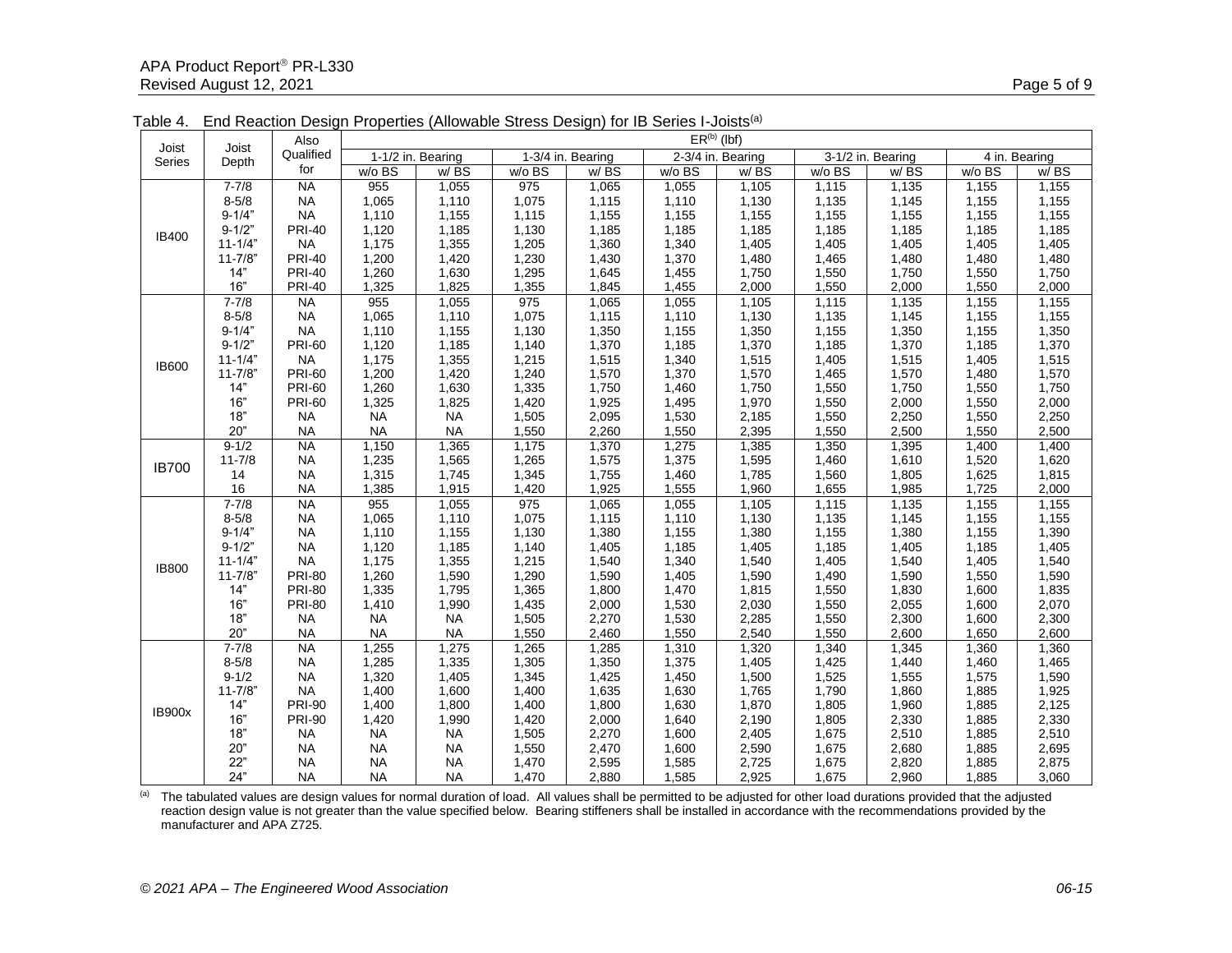|       |                               | Maximum adjusted reaction capacity $(b,c)$ (lbf) |                     |                      |                       |                      |                       |                      |                       |                      |                   |  |
|-------|-------------------------------|--------------------------------------------------|---------------------|----------------------|-----------------------|----------------------|-----------------------|----------------------|-----------------------|----------------------|-------------------|--|
| Depth | I-Joist Series<br>Designation |                                                  | 1/2 in. Brg. Length |                      | 1-3/4 in. Brg. Length |                      | 2-3/4 in. Brg. Length |                      | 3-1/2 in. Brg. Length |                      | 4 in. Brg. Length |  |
|       |                               | With Brg. Stiffeners                             |                     | With Brg. Stiffeners |                       | With Brg. Stiffeners |                       | With Brg. Stiffeners |                       | With Brg. Stiffeners |                   |  |
|       |                               | No                                               | Yes                 | No                   | Yes                   | No                   | Yes                   | <b>No</b>            | Yes                   | <b>No</b>            | Yes               |  |
|       | IB400                         | 1,500                                            |                     | 1.750                |                       | 2.745                |                       |                      | 3,495                 |                      | 3,995             |  |
|       | <b>IB600</b>                  |                                                  | 1,850<br>2,135      |                      | 2,160                 |                      | 3,395                 |                      | 4,320                 |                      | 4,935             |  |
| All   | <b>IB700</b>                  |                                                  |                     |                      | 2,490                 |                      | 3,915                 |                      | 4,985                 |                      | 5,695             |  |
|       | <b>IB800</b>                  |                                                  | 2,640               |                      | 3.080                 | 4,835                |                       |                      | 6.155                 |                      | 7,035             |  |
|       | IB900x                        |                                                  | 3,090               | 3.605                |                       | 5.665                |                       | 7.210                |                       | 8.240                |                   |  |

(b) Interpolation between bearing lengths is permitted.

 $\degree$  The maximum adjusted reaction capacity shall not be adjusted for load duration.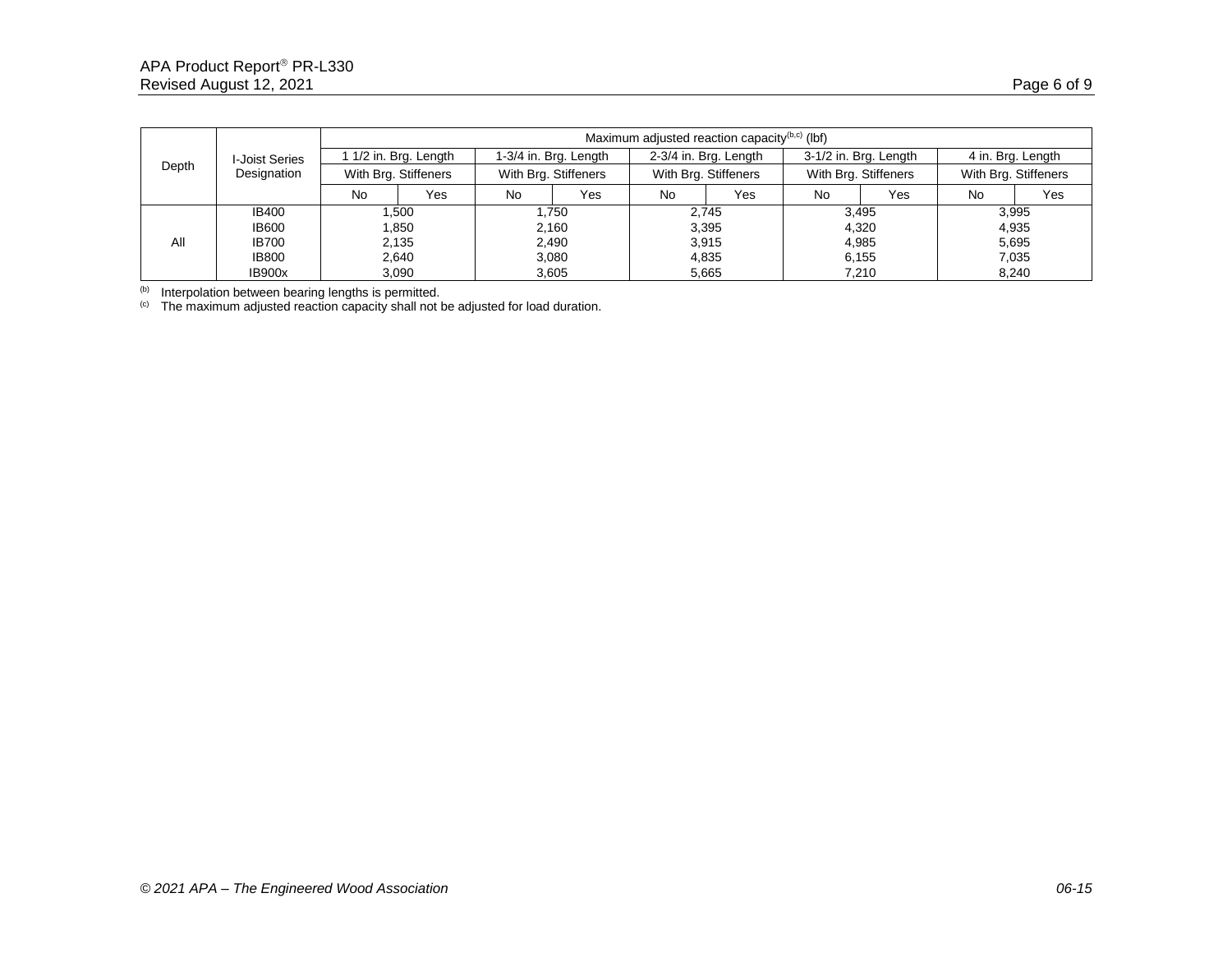| Table 5. Allowable Shear (Pounds Per Foot) for Horizontal Wood Structural Panel Diaphragms Framed with IB Series I-Joists for Wind <sup>(a)</sup> |  |
|---------------------------------------------------------------------------------------------------------------------------------------------------|--|
| or Seismic Loading <sup>(b,c)</sup>                                                                                                               |  |

|                                                 | ur ouurinu Luduriy |                           |                                                         |     |                                                                                                                                                                                       |                          |                                                                |                             |
|-------------------------------------------------|--------------------|---------------------------|---------------------------------------------------------|-----|---------------------------------------------------------------------------------------------------------------------------------------------------------------------------------------|--------------------------|----------------------------------------------------------------|-----------------------------|
|                                                 | Common             | <b>Minimum</b><br>Nominal | Minimum<br>Nominal<br>Width of<br>Framing<br>Members at |     | <b>Blocked Diaphragms</b>                                                                                                                                                             |                          | Unblocked Diaphragms                                           |                             |
|                                                 |                    |                           |                                                         |     | Nail spacing (in.) at diaphragm<br>boundaries (all cases), at continuous<br>panel edges parallel to load (Cases<br>3 & 4), and at all panel edges (Cases<br>5 & $6)$ <sup>(f,g)</sup> |                          | Nails Spaced 6 in. max. at<br>supported edges <sup>(f,g)</sup> |                             |
| Panel Grade                                     | <b>Nail Size</b>   | Panel<br><b>Thickness</b> | Adjoining                                               | 6   | 4 <sup>(h)</sup>                                                                                                                                                                      | $2 - 1/2$ <sup>(i)</sup> | Case 1 (No                                                     |                             |
|                                                 |                    | (in.)                     | Panel Edges<br>and<br>Boundaries <sup>(e)</sup>         |     | Nail spacing (in.) at other panel<br>edges (Cases 1, 2, 3, & 4)                                                                                                                       |                          | unblocked<br>edges or                                          | All other<br>configurations |
|                                                 |                    |                           | (in.)                                                   | 6   | 6                                                                                                                                                                                     | 4                        | continuous<br>joints parallel to<br>load                       | (Cases 2, 3, 4,<br>5 & 86   |
|                                                 | 6d <sup>(d)</sup>  | 5/16                      |                                                         | 210 | 280                                                                                                                                                                                   | 420                      | 185                                                            | 140                         |
| Structural I<br>Grades                          | 8d                 | 3/8                       |                                                         | 300 | 400                                                                                                                                                                                   | 600                      | 265                                                            | 200                         |
|                                                 | 10d                | 15/32                     |                                                         | 360 | 480                                                                                                                                                                                   | 720                      | 320                                                            | 240                         |
|                                                 |                    | 5/16                      |                                                         | 190 | 250                                                                                                                                                                                   | 380                      | 170                                                            | 125                         |
|                                                 | 6d <sub>(q)</sub>  | 3/8                       |                                                         | 210 | 280                                                                                                                                                                                   | 420                      | 185                                                            | 140                         |
| Sheathing,<br>single floor and                  |                    | 3/8                       | 3                                                       | 270 | 360                                                                                                                                                                                   | 540                      | 240                                                            | 180                         |
| other grades<br>covered in DOC<br>PS 1 and PS 2 | 8d                 | 7/16                      |                                                         | 285 | 380                                                                                                                                                                                   | 570                      | 255                                                            | 190                         |
|                                                 |                    | 15/32                     |                                                         | 300 | 400                                                                                                                                                                                   | 600                      | 265                                                            | 200                         |
|                                                 |                    | 15/32                     |                                                         | 325 | 430                                                                                                                                                                                   | 650                      | 290                                                            | 215                         |
|                                                 | 10d                | 19/32                     |                                                         | 360 | 480                                                                                                                                                                                   | 720                      | 320                                                            | 240                         |

For SI: 1 inch = 25.4 mm, 1 foot = 304.8 mm, 1 lbf = 4.448 N, 1 lbf/ft = 0.0146 N/mm.

(Footnotes on next pages)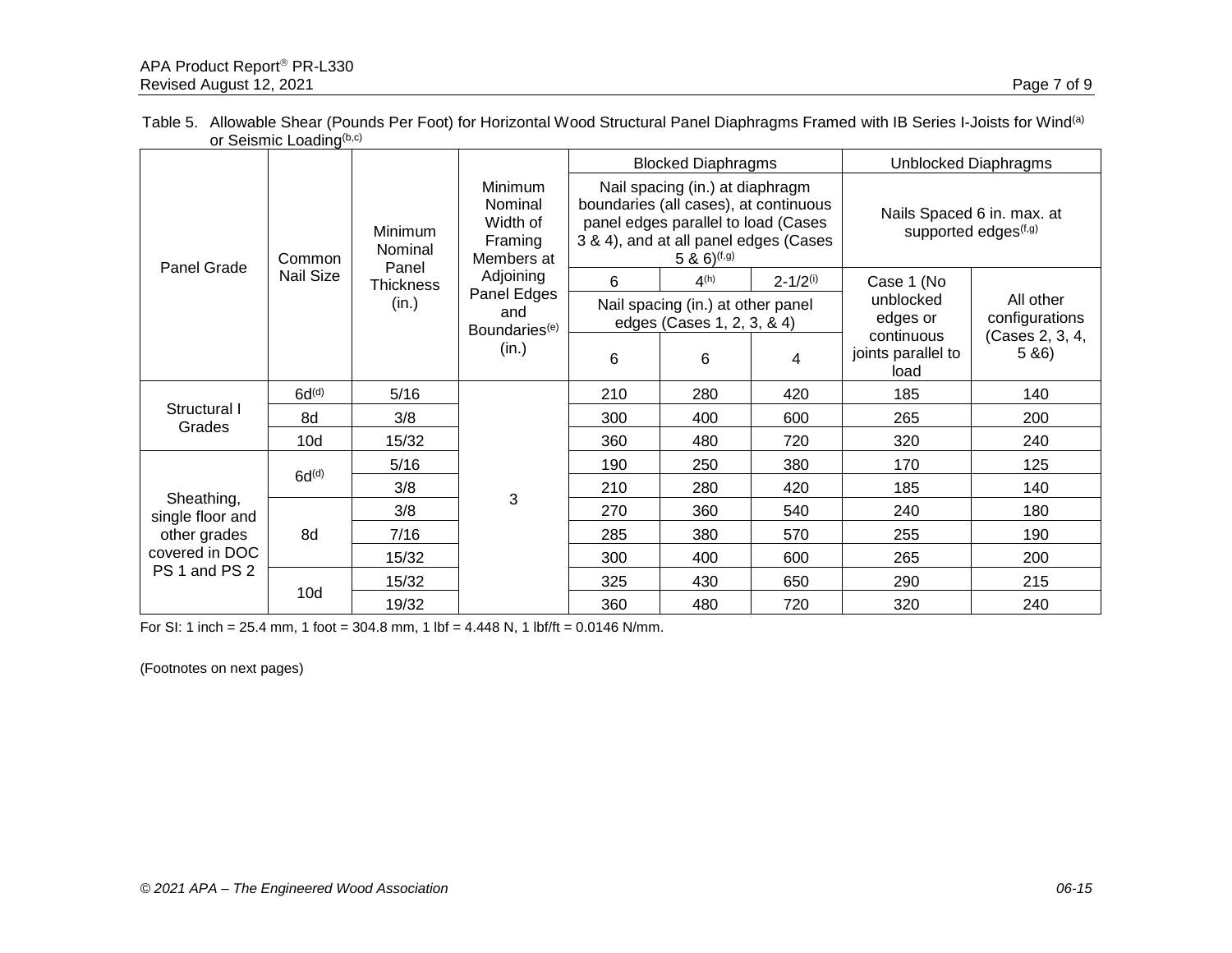

Figure 1. Diaphragm configurations

- (a) For wind load applications, the values in the table above shall be permitted to be multiplied by 1.4. For shear loads of normal or permanent load duration as defined by the NDS, the values in the table above shall be multiplied by 0.63 or 0.56, respectively.
- $\degree$  The tabulated allowable shear capacities are for I-joist series with flanges having a specific gravity (G) of 0.50 or higher (see Table 1). For G < 0.50 the allowable shear capacities shall be reduced by multiplying the allowable shear capacities by the Specific Gravity Adjustment Factor = [1-(0.5-G)]. The Specific Gravity Adjustment Factor shall not be greater than 1.
- (d) 8d common nails minimum are recommended for roofs due to negative pressures of high winds.<br>(e) The minimum nominal width of framing members not located at boundaries or adjoining panel eq
- The minimum nominal width of framing members not located at boundaries or adjoining panel edges shall be 2 inches.
- $(6)$  Space nails maximum 12 inches o.c. along intermediate framing members (6 inches o.c. when supports are spaced 48 inches o.c. or greater).
- (g) Fasteners shall be located  $3/8$  inch from panel edges (see Figures 2, 3, and 4).<br>(b) Adjacent pails within a row must be staggered  $1/6$  inch when pail spacing is 4 inc
- Adjacent nails within a row must be staggered  $\frac{1}{2}$  inch when nail spacing is 4 inches or less (see Figure 3).
- $^{(i)}$  Adjacent nails within a row must be staggered  $\frac{1}{2}$  inch at adjoining panel edges when nail spacing is 2- $\frac{1}{2}$ inches o.c. (see Figure 4).



Figure 2. Non-staggered nails at diaphragm boundaries (see Footnote g), not to scale.